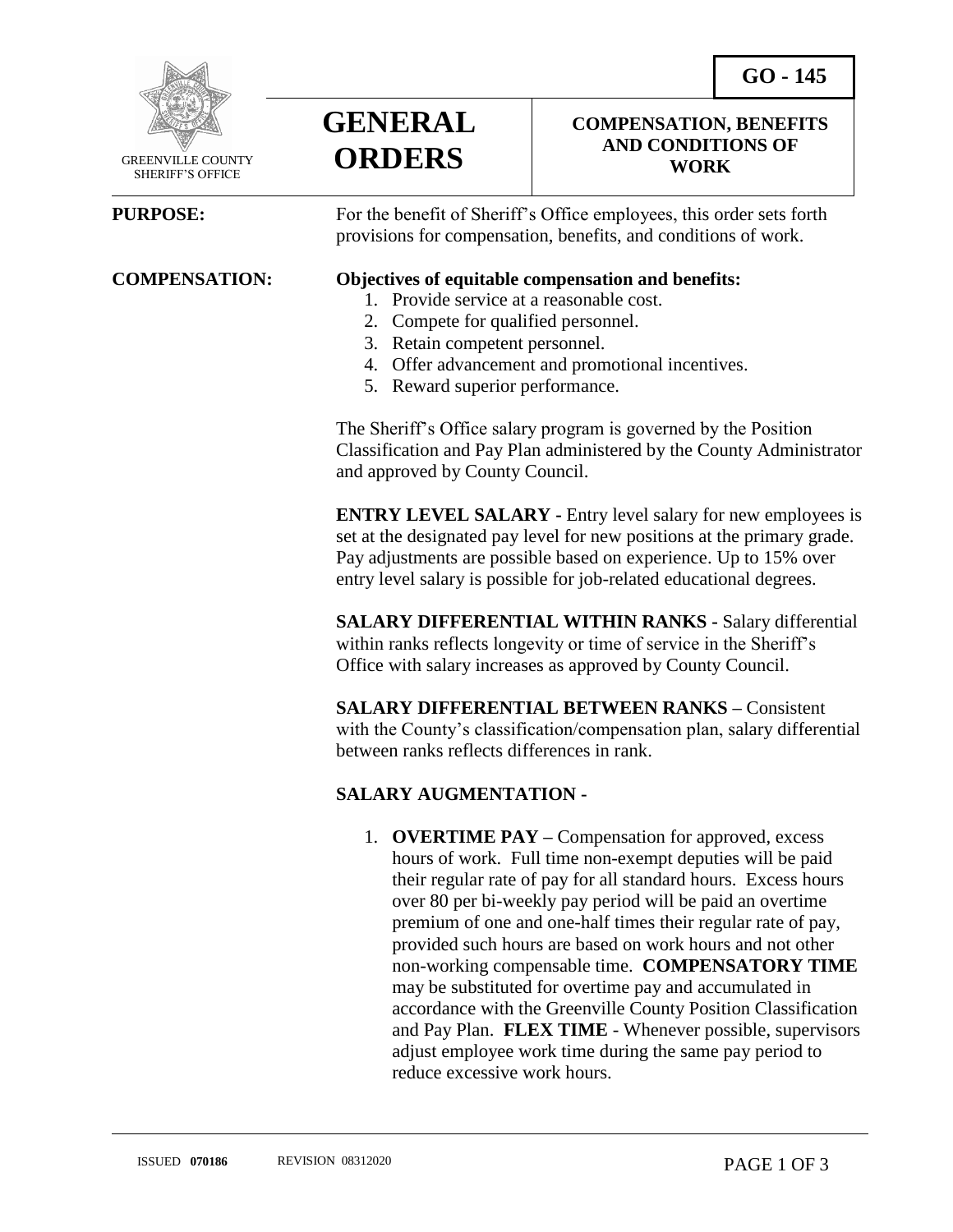j

- 2. **OVERTIME EXEMPTION** Lieutenants and higher, and EEO category (2) employees, are considered exempt employees who are not eligible to be paid for excess hours or any overtime premium.
- 3. **SPECIAL SKILLS** The County's Position Classification and Pay Plan assigns a different salary to skilled positions classified as such.
- 4. **EDUCATIONAL INCENTIVE PAY**  Employees who achieve job-related college degrees may be entitled to educational incentive pay at the rate of 5% for an Associate's Degree, 10% for a Bachelor's Degree and 15% for a Master's Degree.
- 5. **PERFORMANCE PAY**  Merit pay increases are based on standards of performance and are not automatic. Merit increase percentages are set by County Council.

## **UNIFORMS, EQUIPMENT AND CLOTHING**

ALLOWANCE: Specific Sheriff's Office components have been identified as uniformed elements. Deputies in uniformed components are required to wear the uniform approved for the Sheriff's Office; see also **General Order 124 Dress Code**.

> Uniforms and equipment considered necessary in the performance of law enforcement tasks are supplied or made available to regular and reserve deputies according to requirements. Such equipment may include, but not be limited to:

- Complete set of uniforms.
- Duty weapon and ammunition.
- ASP Batons, OC product, taser.
- First aid kits.
- Police radios.
- Police vehicles.

Non-uniformed deputies are eligible for a clothing allowance. This clothing allowance is a fixed amount budgeted annually.

# **PERSONNEL**

**SERVICES: Personnel/Payroll** in the Administrative Services Division is responsible for providing information on employee benefits and services. Information on benefits includes, but is not limited to: health insurance, dental insurance, life insurance, workman's compensation, leave time, educational incentives, and retirement.